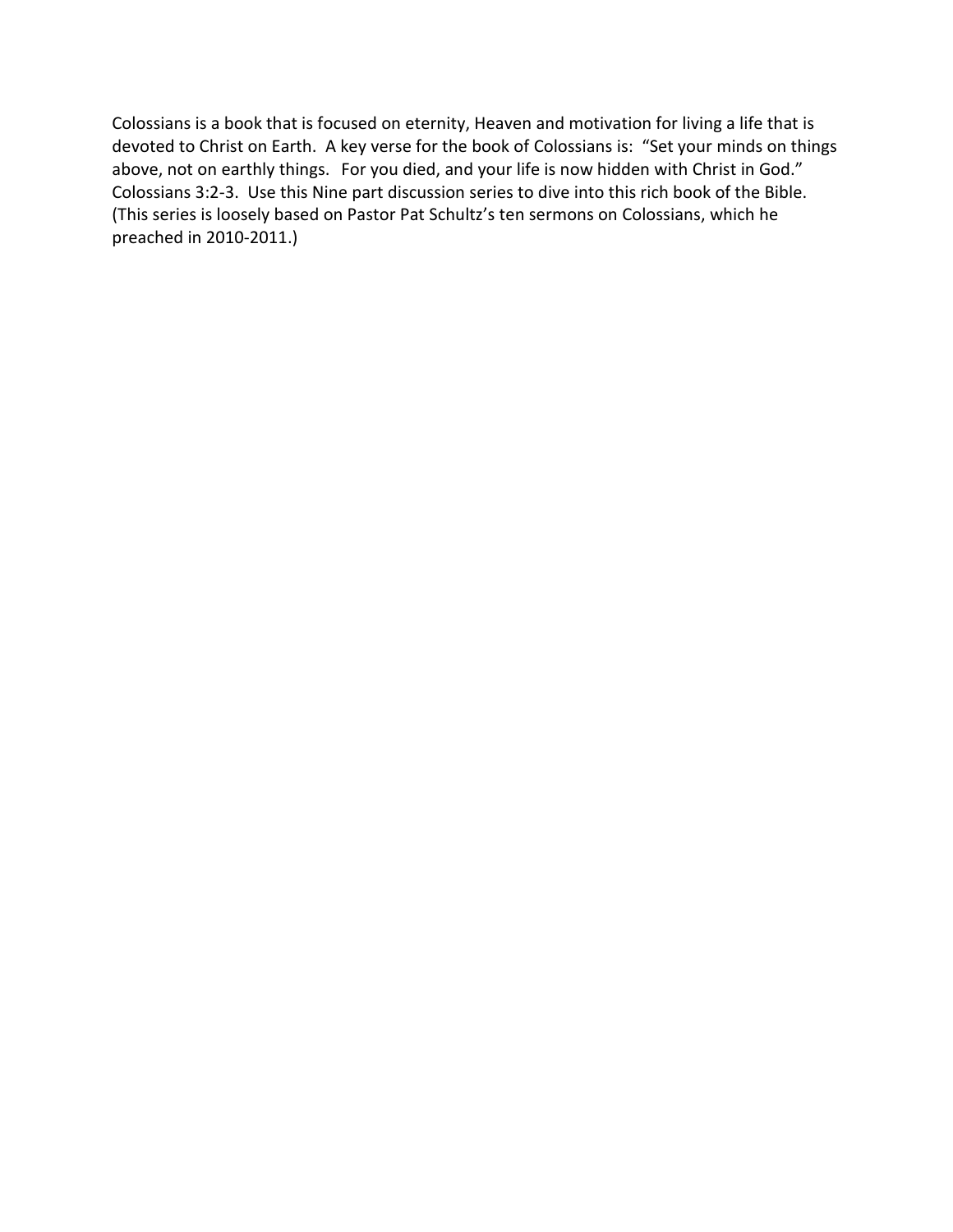# The Hope of Heaven…Gives Great Joy Now! Part 1 - Colossians 1:1-14

**Icebreaker:** How does it make you feel when a friend tells you the specific things he or she notices and appreciates about you?

Read Colossians 1:1-14

- 1. In Col. 1:3-6, what are the characteristics of the Colossian church that cause Paul to always be thankful?
- 2. Who are some people that you consider to be examples of displaying faith, love or hope?
- 3. How much time have you spent thinking about or contemplating what Heaven will be like?
- 4. How do you think a vibrant 'hope of Heaven' produces faith in Christ and love for other Christians in our lives?
- 5. How do you think the 'hope of Heaven' can stir up in us, some of the qualities listed in verses 10-12?
- 6. The phrase "brought us into" carries the meaning in the ancient world of transference from one kingdom to another kingdom. What is something you are thankful to have been rescued from? What is something you are thankful for, now that you have been brought into the Kingdom of the Son?

Prayer: Prayer for the person on your left by filling in the blanks with his/her name in this personalized version of Colossians 1:9-14.

Dear Lord I pray that you would "*fill* with the knowledge of Your will through all spiritual wisdom and understanding. And I pray this in order that *may live a life worthy of the Lord and may please You in every way: bearing fruit in every good work, growing in the knowledge of God, being strengthened with all power according to Your glorious might so that glorious might so that \_\_\_\_\_\_\_\_\_\_\_\_\_ may have great endurance and patience, and joyfully*  <sup>12</sup>*giving thanks to the Father, who has qualified \_\_\_\_\_\_\_\_\_\_\_\_\_\_\_\_\_ to share in the inheritance of the saints in the kingdom of light. For You have rescued \_\_\_\_\_\_\_\_\_\_\_\_\_\_\_\_ from the dominion of darkness and brought \_\_\_\_\_\_\_\_\_\_\_\_\_\_\_ into the kingdom of the Son he loves, in whom we have redemption, the forgiveness of sins."*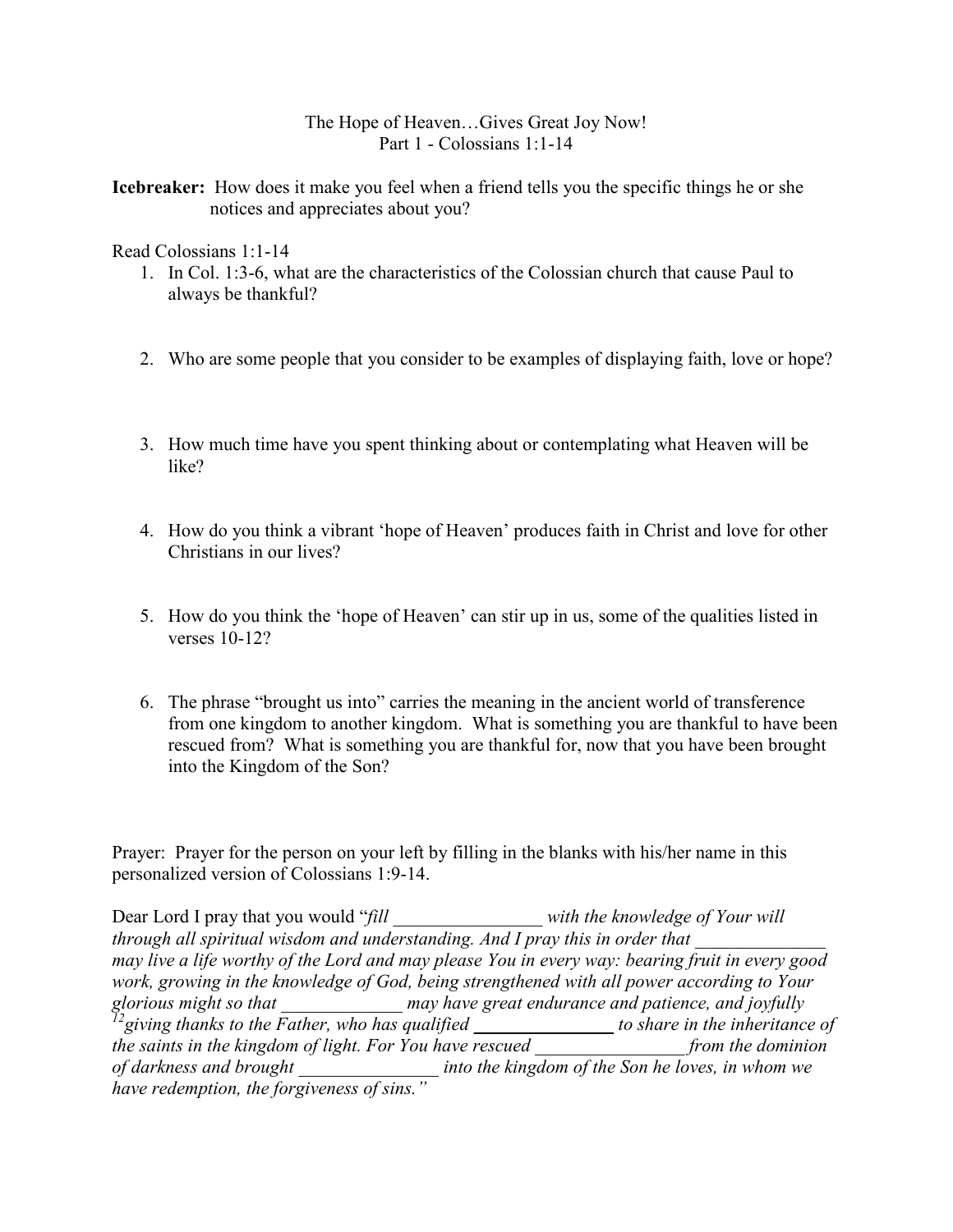### Christ is Supreme Over All! Part 2 - Colossians 1:15-20

**Icebreaker:** What problems have you encountered in helping someone understand why Jesus is the only way to God?

Read Colossians 1:15-20

1. How many statements can you write down from this passage that describe why Jesus is Supreme? Begin each statement with: "Christ is…"

2. Go around the room taking turns reading a statement from your list. After each statement is read aloud, ask the following questions:

### **"How has God deepened your understanding or appreciation of this aspect of Jesus' character or nature?"**

(For example: You could share how discoveries made through microscopes or telescopes have added to your appreciation of Jesus' supremacy over nature?)

# **"How does this aspect of Jesus' character or nature impact my life or motive me or encourage me?"**

(For example: You could share how understanding Christ as the Head of the church has motivated you to be more committed to your church.)

 Prayer: Take turns worshipping and praising Christ with simple prayers based on the statements you wrote down and your answers to the two questions above. (For example: *Jesus, You are the creator of the Universe. I stand in awe of you whenever I stop to look around at all you have made from the stars above to the tiniest bug. I worship You as the powerful creator.*)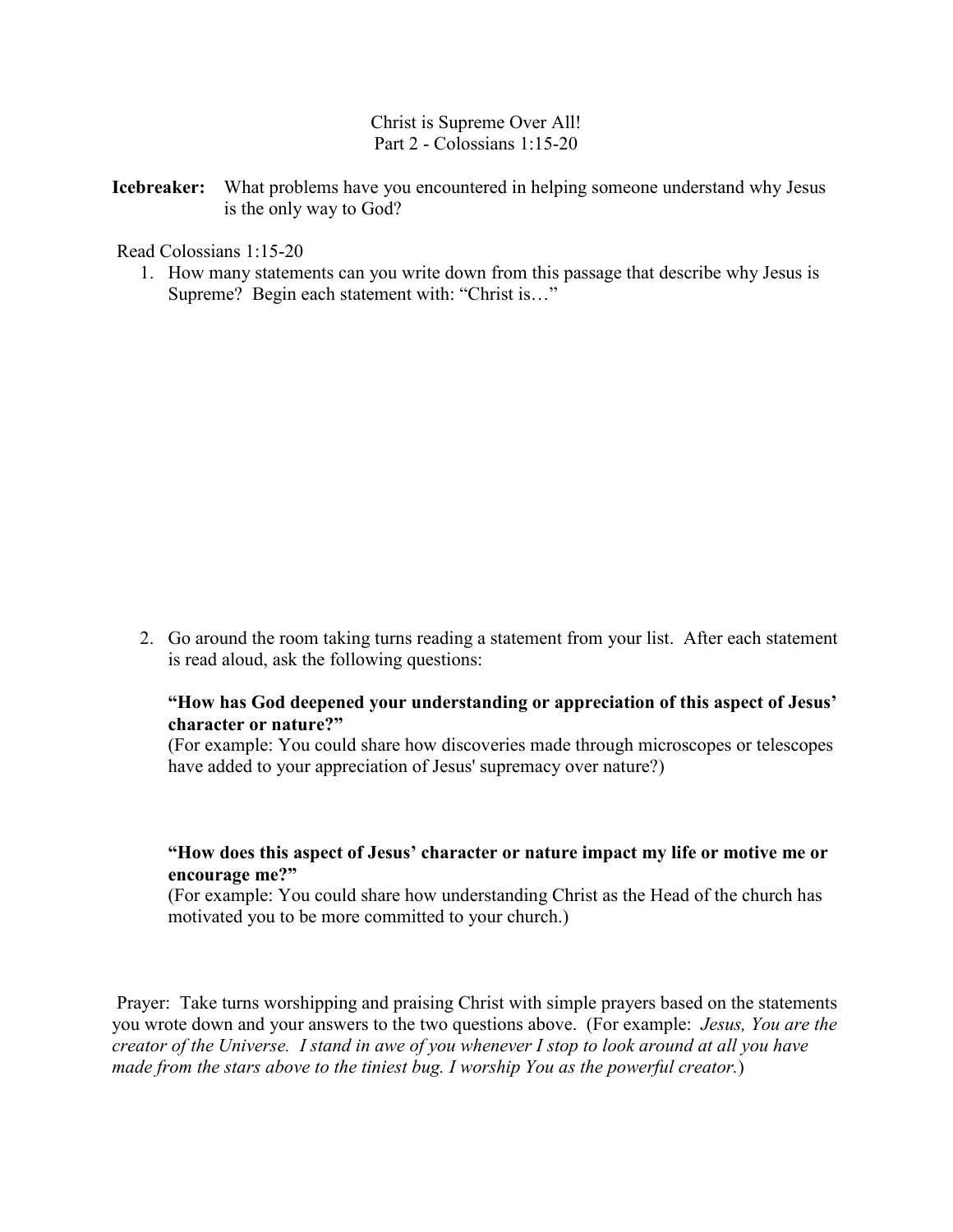### The Hope of Glory: Christ in You Part 3 – Colossians 1:21-29

**Icebreaker:** What goal has been compelling enough to make you willing to suffer to reach it?

Read Colossians 1:21-29

- 1.) In verses 21-23, what is the "before & after" that Paul shows has occurred in these believers lives, in their relationship with God and in their behavior?
- 2.) How did these changes occur (see Col. 1:19-22)?
- 3.) In the New Testament, a *mystery* doesn't usually refer to something mysterious, but rather to something that was previously hidden which God now wishes to make clear. What is the mystery Paul is speaking about?
- 4.) Take a minute to review Col. 1:15-20 & your discussion about Christ's Supremacy from last week. How does that phrase "Christ in you" – affect or surprise you in this context?
- 5.) Read several different translations of Col. 1:28-29, if possible. What are some characteristics that a believer who is perfect, mature, or complete exhibit? How are you pursuing this goal?
- 6.) What happens when you labor with all your energy towards spiritual maturity? How can meditating on the truth "Christ in you" – help you labor with all His energy?

Prayer: Share something you would like to apply to your life from this discussion. Then pray for the person on your left. You may use this sample prayer, if you wish:

*"Dear Lord, I lift \_\_\_\_\_\_\_\_\_\_\_\_\_\_\_'s request up to you. Please help \_\_\_\_\_\_\_\_\_\_\_\_\_\_ to apply Your truth to his/her life. Amen.*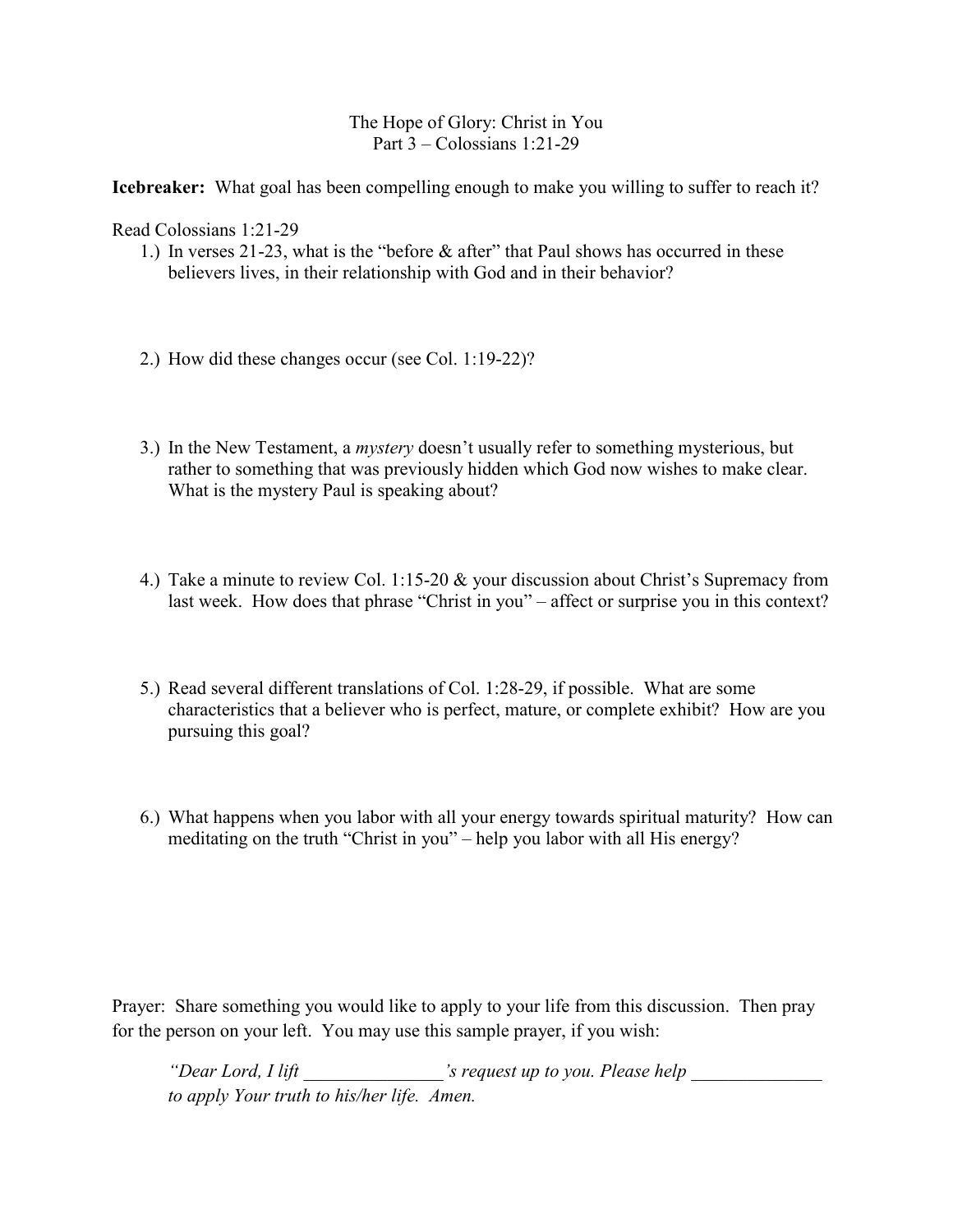## Champions with Christ Part 4 – Colossians 2:1-14

**Icebreaker:** Complete this statement, "I would feel fulfilled if…"

Read Colossians 2:1-14

- 1. Since we know that "Christ is in you" (Col. 1:27), what do you find encouraging in Colossians 2:1-4?
- 2. Read Ephesians 2:8-9. How does a person receive Christ? How then is a person to continue in Christ (Col. 2:6)?
- 3. How have you gotten off track in the simplicity of walking with Christ in the past? What has kept you feeling discouraged or defeated?
- 4. What is Paul's answer for feeling empty, discouraged or defeated in Col. 2:9-10?
- 5. Read Col. 2:11-15. Why do you think it is important to remember all that Christ has done for us? What does His work imply about you?
- 6. In the end we either go through life on 'self-power', or 'God-power.' Which has been your tendency lately? What is a step you could take to ensure you are being empowered by God?

Prayer: Pray for each other based on your answer to #6. You may use this sample prayer, if you wish.

*"Dear Lord, please help \_\_\_\_\_\_\_\_\_\_\_\_\_\_\_\_\_\_ to go through life being empowered by You, rather than trying to do it by will-power. Help \_\_\_\_\_\_\_\_\_\_\_\_\_\_\_\_\_\_\_ to take the step of \_\_\_\_\_\_\_\_\_\_\_\_\_\_\_\_\_\_\_\_\_ and tap into Your power this week. Amen."*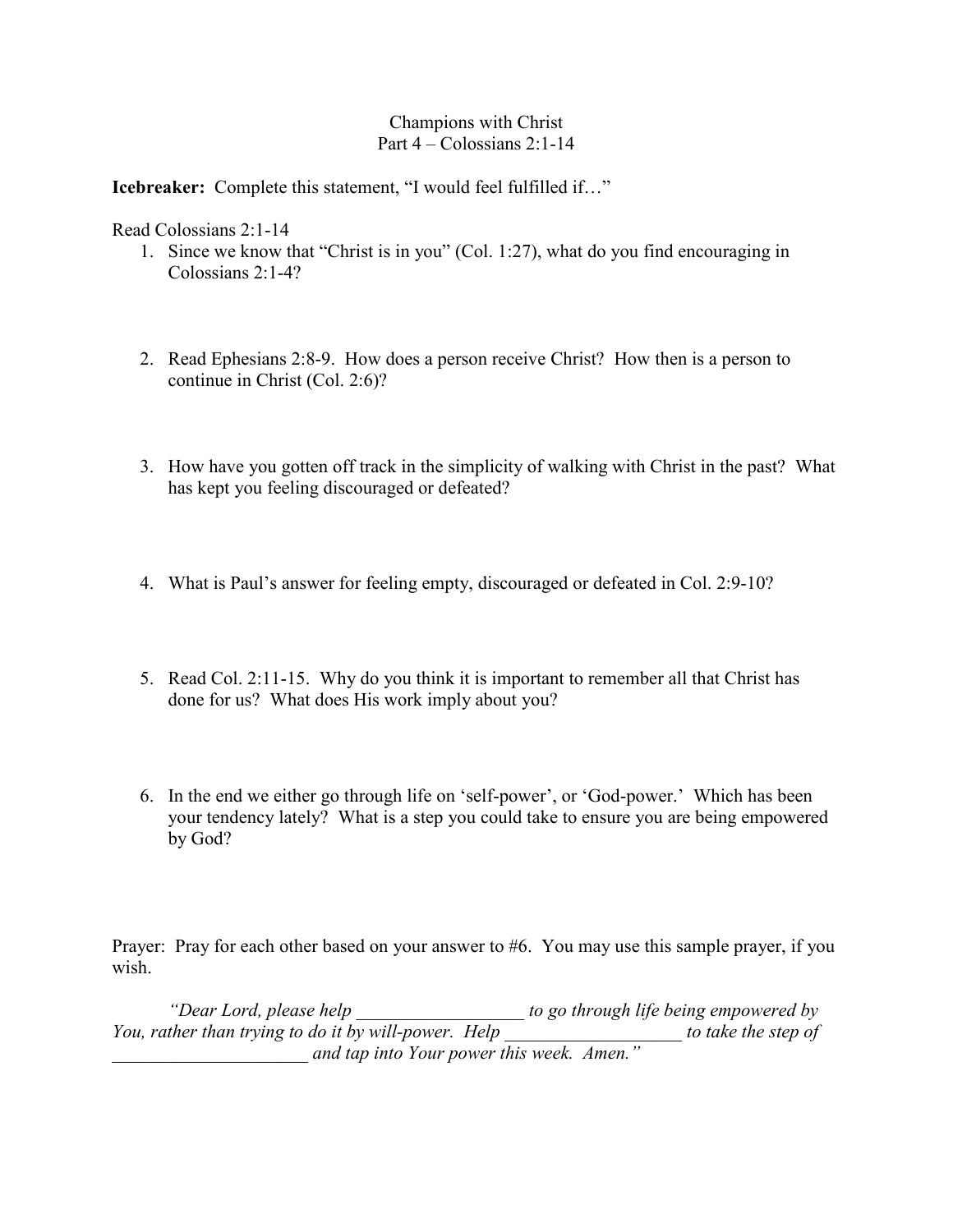Experience a Lasting Victory Part 5 - Colossians 2:16-23

1. Go back & silently reread Col. 2:9-15, insert your own name every time you read "*you"* or "*us."* How does this impact how you view of yourself?

Read Colossians 2:16-23

- 2. What "shadows" were the Colossians trying to add to reality in Christ?
- 3. Even good or spiritual things can be shadows for us today. What have you found yourself 'needing' or 'depending on' in order to feel good about your walk with Christ?
- 4. When you 'feel bad' about not measuring up to our standards of a good Christian, do you think you are sensing the conviction of the Holy Spirit or might you be sensing some 'guilt-laden whispers' from your enemy the devil?
- 5. Have you ever seen Colossians 2:23 in your life? You tried really hard in your own power to overcome a bad habit or character flaw…only to fall flat on your face?
- 6. What is the key, in your own words, to experiencing a victorious Christian life, according to Colossians chapter 2?

Prayer: Pray for the person on your right, using the following personalized version of Colossians 2:9-15 to pray that he/she would walk in the victory Jesus has already won for them!

*Dear Lord*, *help \_\_\_\_\_\_\_\_\_\_\_\_\_ to walk in the victory Jesus has already won for him/her. For in Christ all the fullness of the Deity lives in bodily form, <sup>10</sup> and in Christ \_\_\_\_\_\_\_\_\_\_\_\_ has been brought to fullness. Jesus is the head over every power and authority.*  $\dot{s}$ *whole self ruled by the flesh was put off when \_\_\_\_\_\_\_\_\_\_\_\_\_\_\_ was circumcised by Christ, <sup>12</sup> having been buried with Him in baptism, in which \_\_\_\_\_\_\_\_\_\_\_\_\_ was also raised with Him through \_\_\_\_\_\_\_\_\_\_\_\_\_\_\_\_'s faith in the working of God, who raised Him from the dead. <sup>13</sup> When \_\_\_\_\_\_\_\_\_\_\_\_was dead in his/her sins, God made \_\_\_\_\_\_\_\_\_\_\_\_\_\_ alive with Christ. He forgave \_\_\_\_\_\_\_\_\_\_\_\_\_\_ all his/her sins, <sup>14</sup> having canceled the charge of \_\_\_\_\_\_\_\_\_\_\_\_\_'s legal indebtedness, which stood against him/her and condemned \_\_\_\_\_\_\_\_\_\_\_\_; He has taken it away, nailing it to the cross. <sup>15</sup> And having disarmed the powers and authorities, He made a public spectacle of them, triumphing over them by the cross. Amen.*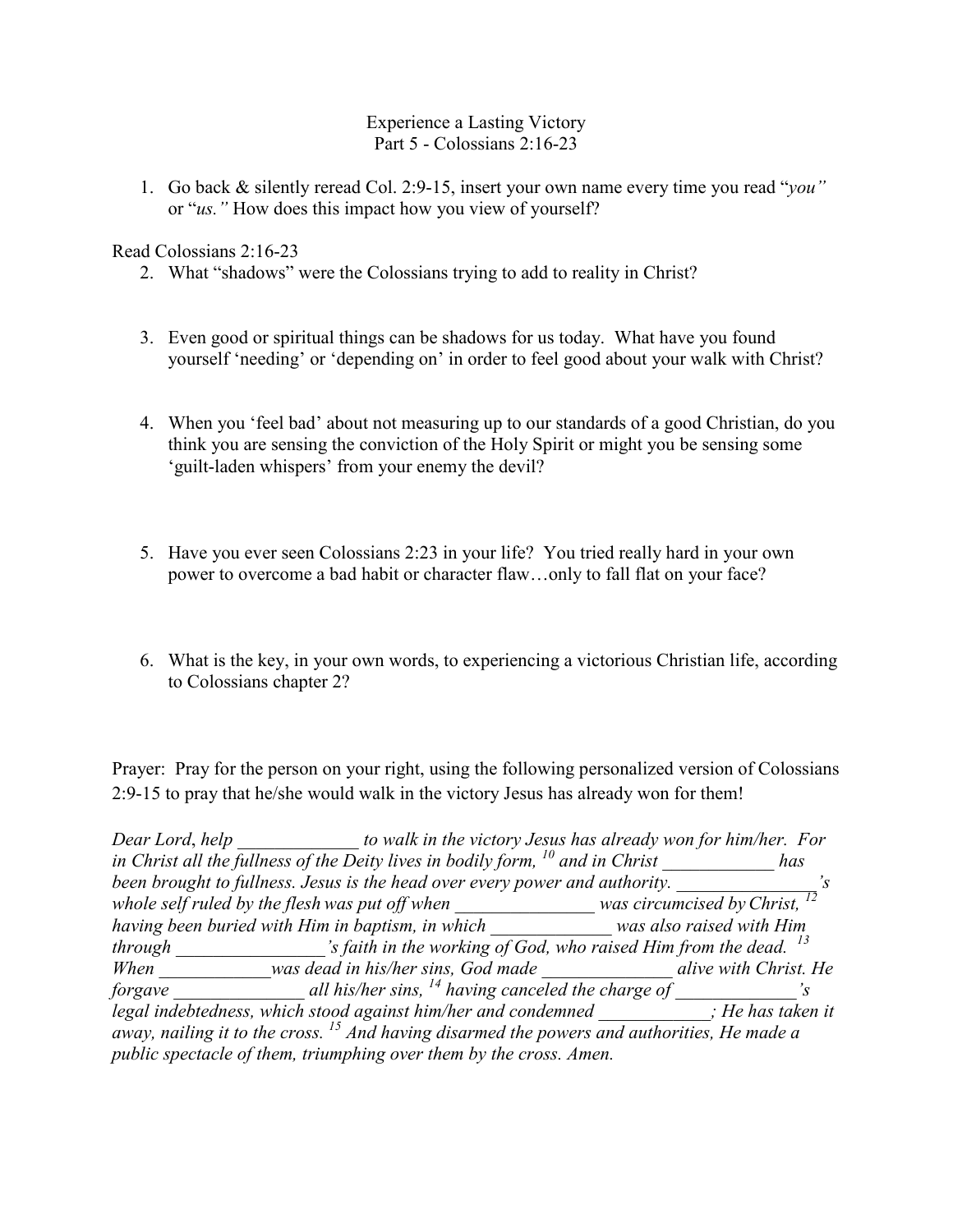# Life after Death Part  $6 - \text{Colossians } 3 \cdot 1 - 11$

**Icebreaker:** As a child, how did setting your heart on a certain toy or gift affect how you acted and what you thought about?

Read Colossians 3:1-11

- 1. What do you think it means to set your mind on things above?
- 2. What is a current situation in your life where you are being challenged with the choice to set your mind on earthly things or to set your mind on things above?
- 3. Greed is identified as idolatry in verse 5. How does thinking of sin in general as an idolatry issue (i.e. focusing on or prioritizing something rather than God) clarify what needs to change on a heart level?
- 4. What is the only solution Paul offers for dealing with our sinful nature? (Col. 3:5)
- 5. When something dies (including our sinful nature), pain is usually involved. How can having a "Colossians 3:1-4 Perspective" help make these kind of hard choices?
- 6. What would it mean for you to make Christ your all? Is there anything in your life that you need to re-prioritize or put to death so that Christ can be your all?

Prayer: Pray for each other based on your answer to #6. You may use this sample prayer. "*Dear Lord, please help \_\_\_\_\_\_\_\_\_\_\_\_\_\_\_\_\_\_\_ to make Christ his/her all by \_\_\_\_\_\_\_\_\_\_\_\_\_\_\_\_\_\_\_\_ & making You his/her highest priority. Amen.*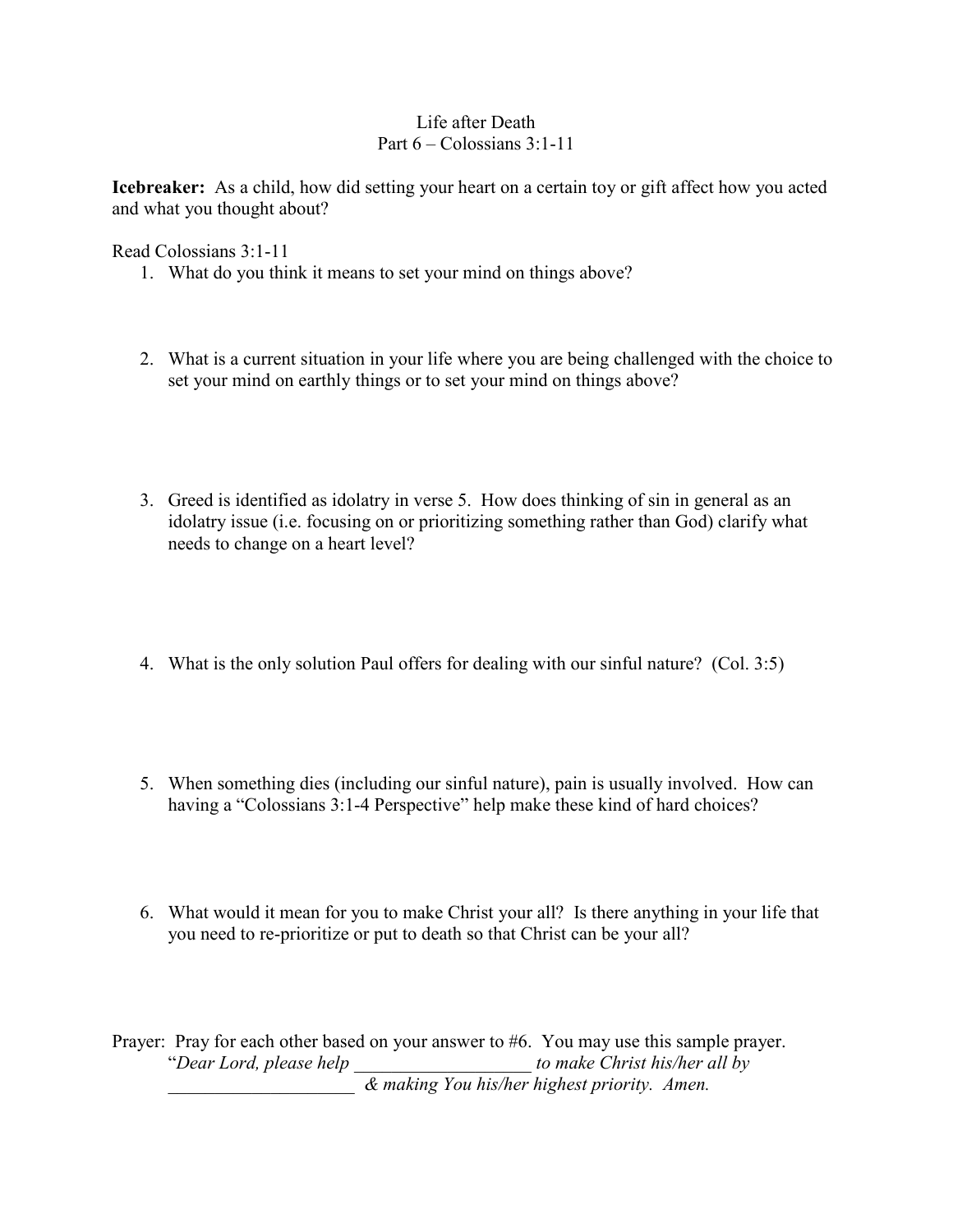# Love Over All Part  $7 - \text{Colossians } 3 \cdot 12 - 17$

### **Icebreaker: What is the most daring thing you have ever done?**

Read Colossians 3:12-17

- 1. V. 12-13 How does understanding that we are "dearly loved" by God empower and motivate us to love others?
- 2. Which of the 'clothes' listed in verse 12 do you tend to 'leave in the closet' more than others?
- 3. How does understanding that we are forgiven by God give us the ability to forgive others?
- 4. V. 14-15 How have you experienced love and unity in the body of Christ? Why is that so important?
- 5. V.16 The word "admonish" (in the NIV) can also mean warn, rebuke or reprove. When was a time that you were grateful that someone "spoke the truth in love" to you, even if it was hard to hear? How does v.17 serve as a guide for how best to lovingly share a hard truth?
- 6. V. 17 Which part of 'lovingly sharing the hard truth' is more challenging for you? The lovingly part or the hard truth part?

Prayer: Pray for each other based on your answer to this question: What is one way that I can more fully 'put on love' this week?<br>"Dear Lord, please help

"*Dear Lord, please help \_\_\_\_\_\_\_\_\_\_\_\_\_\_\_\_\_\_\_ to put on love by doing \_\_\_\_\_\_\_\_\_\_\_\_\_\_\_\_\_\_\_\_. Thank you for loving us, Jesus, and for being our example for how to* 

*love other people. Amen.*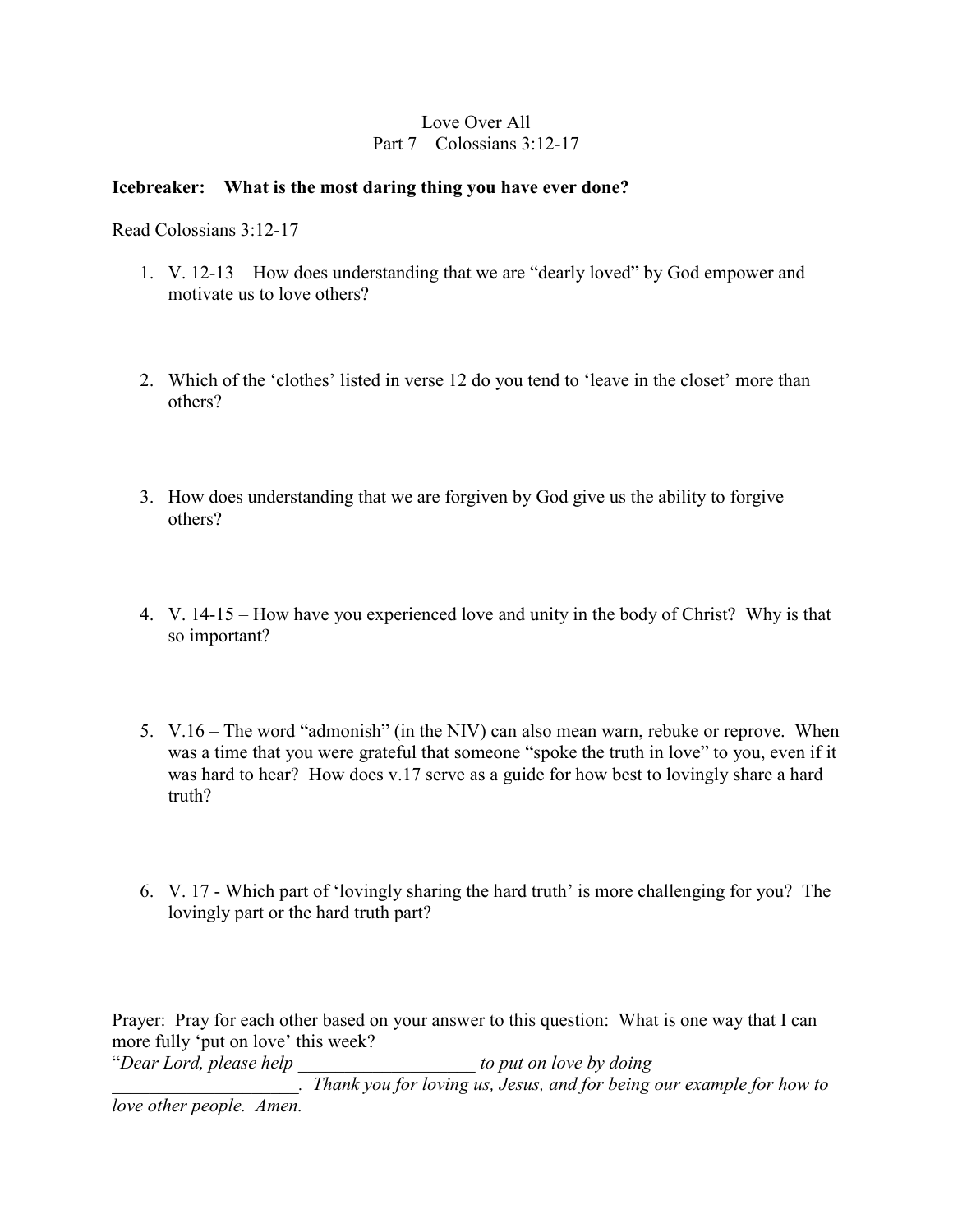# Transformed Relationships Part 8 – Colossians 3:18-4:1

#### **Icebreaker: Who is someone you look up to?**

Read Colossians 3:18-4:1

- 1. V.18-19. How are the roles & responses in marriage spoken of here different from what is valued in the rest of the world? How does each role & response reflect a part of the triune God?
- 2. V. 20-21. What is the motivation, listed here, that children are supposed to have for obeying their parents? What are some ways that you or other parents could reinforce this in their home?
- 3. These verses depict parents and children interacting closely. What are some ways you have noticed that the world, your flesh or the devil tries to influence parents and children to be separated from each other?
- 4. V. 22-24. While this passage doesn't condone slavery, it does give counsel on how to make the best of even that horrible circumstance. How might these same principles apply to the workplace? (Think employees  $&$  supervisors, etc...)
- 5. How do you think your flesh, the world and the devil have influenced you in the opposite direction of what is pictured in this passage?

Prayer: Pray for each other based on your answer to this question: In which of these relational spheres do I need to reflect Christ and his ways more: marriage, with children, or on the job? What is a step I can take in the right direction?

"*Dear Lord, please help \_\_\_\_\_\_\_\_\_\_\_\_\_\_\_\_\_\_\_ to reflect Christ in their relationships. Please help \_\_\_\_\_\_\_\_\_\_\_\_\_\_\_\_\_\_\_\_ to take the step of \_\_\_\_\_\_\_\_\_\_\_\_\_\_\_\_\_\_\_ in order to reflect you more (in marriage, with children or on the job). Thank you for loving us, Jesus, and for desiring to transform our relationships with your love. Amen.*